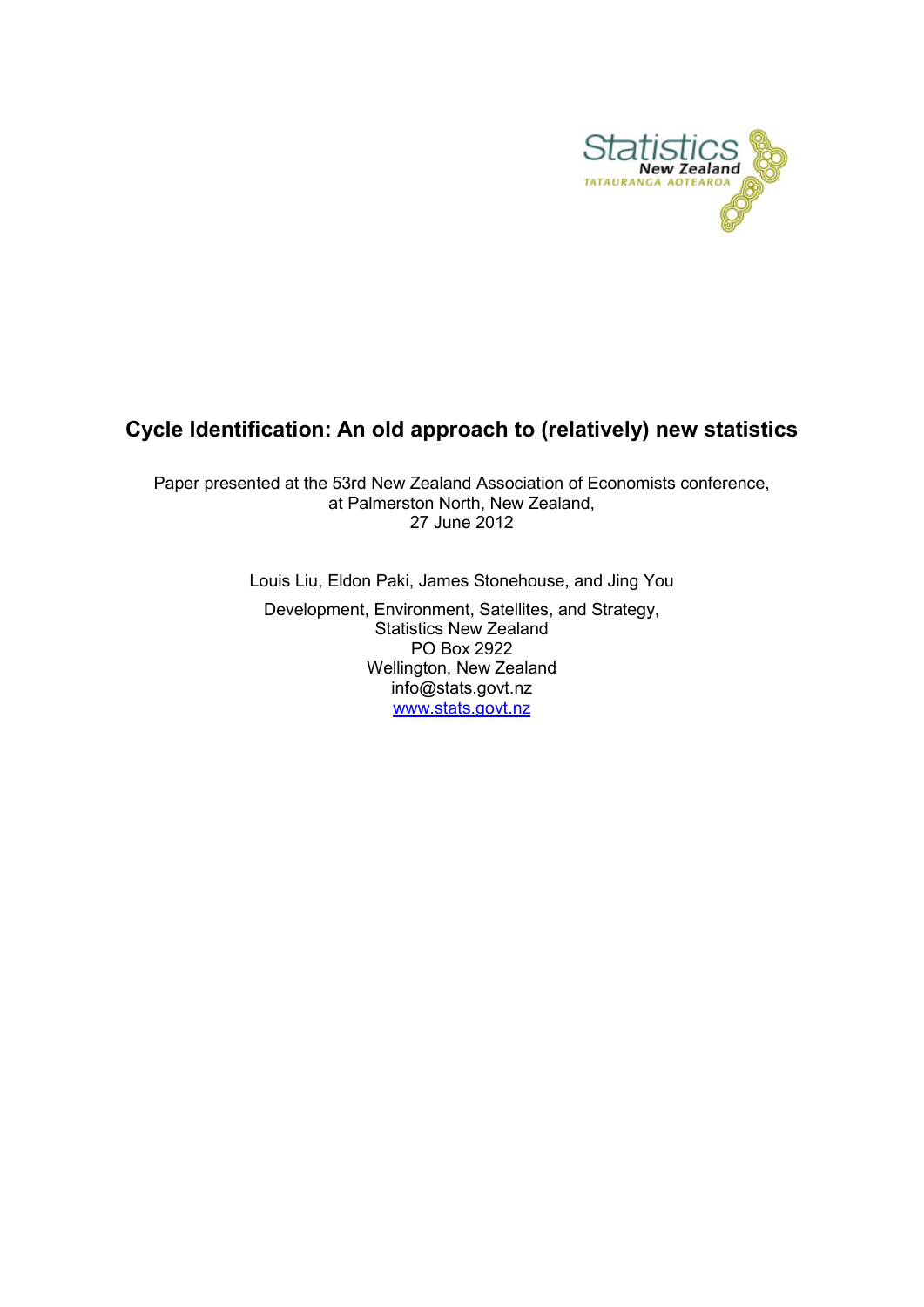

### Crown copyright ©

This work is licensed under the [Creative Commons Attribution 3.0 New Zealand](http://creativecommons.org/licenses/by/3.0/nz/deed.en) licence. You are free to copy, distribute, and adapt the work, as long as you attribute the work to Statistics NZ and abide by the other licence terms. Please note you may not use any departmental or governmental emblem, logo, or coat of arms in any way that infringes any provision of the [Flags, Emblems, and Names](http://www.legislation.govt.nz/act/public/1981/0047/latest/DLM51358.html)  [Protection Act 1981.](http://www.legislation.govt.nz/act/public/1981/0047/latest/DLM51358.html) Use the wording 'Statistics New Zealand' in your attribution, not the Statistics NZ logo.

#### Liability

The opinions, findings, recommendations, and conclusions expressed in this paper are those of the authors. They do not represent those of Statistics New Zealand, which takes no responsibility for any omissions or errors in the information in this paper.

#### **Citation**

Liu, L, Paki, E, Stonehouse, J, and You, J (2012, June). Cycle identification: An old approach to (relatively) new statistics. Paper presented at the 53rd New Zealand Association of Economists Conference, Palmerston North.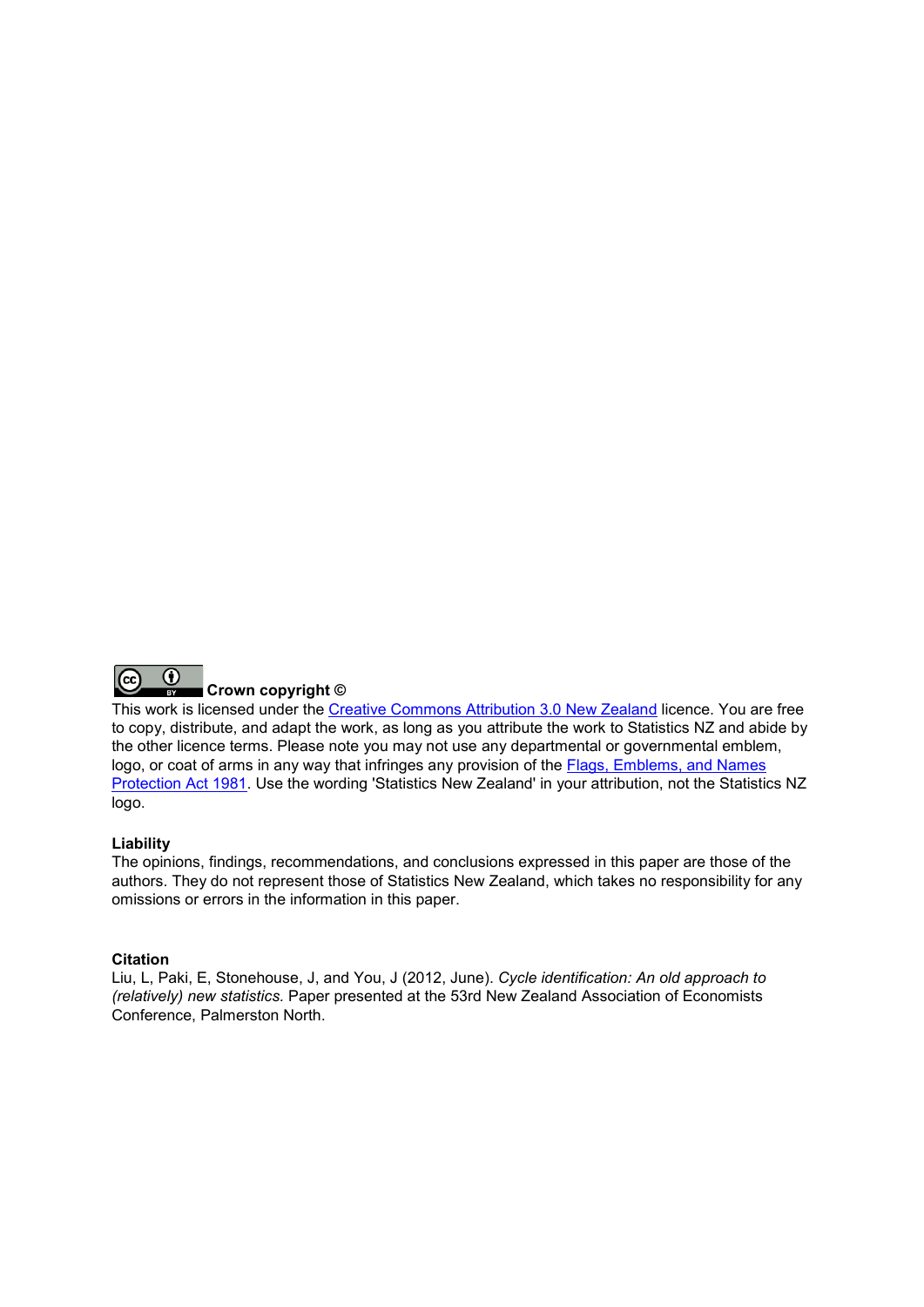# **Abstract**

Whether looking at New Zealand's economy or the global economy, it is important to understand and appreciate business and growth cycles. The first step to understanding cycles is to correctly identify them. Economists usually reference the time domain to identify cycles. We take an alternative view, and reference the frequency domain instead.

We ran Fourier analysis on several data sources to demonstrate how the frequency domain can reveal cyclical behaviour. The data included electricity demand, foreign exchange, monthly retail sales, quarterly GDP, labour market, and productivity statistics.

# Introduction

## The importance of identifying business cycles

There are two reasons to consider and understand business and growth cycles when viewing any economy. The first is that business cycles are an intrinsic part of a nation's macroeconomy. Therefore, understanding business cycles helps us to understand that nation's macroeconomic performance. The second is the impact at the micro level – business cycles affect individuals and firms.

Macroeconomists contend the study of business cycles is valuable to society. In 2004, the Nobel Prize in Economics went to Finn E. Kydland and Edward C. Prescott for their contribution toward understanding the drivers of business cycles.

## Economists usually use the time domain to identify cycles

Economists have done a lot of work on identifying business cycles in the time domain. This is due in part to the data. Macroeconomic data is time series data, which means the data is naturally thought of and visualised in the time domain.

It has therefore been natural for the techniques of identifying cycles to develop within the time domain framework. For example, the algorithm approach of Bry and Boschan (1971) in identifying cycle turning points was illustrated using macroeconomic data in the time domain. Their first illustration used the US unemployment rate for the years 1929 to 1965.

## Other disciplines use the frequency domain to identify cycles

Rather than use the time domain to conduct their analysis of the data, analysts in other fields use the frequency domain. For example, electrical engineers routinely analyse time series data from their field to identify its cyclical components. They focus on identifying the cycle, its frequency, and its amplitude from the data.

## We use the frequency domain on economic-related data

Our paper follows the engineering approach by using the frequency domain to analyse time series data. We use data from Statistics New Zealand and data from the Electricity Authority. We also use gross domestic product (GDP) data from Hall and McDermott (2011) and foreign currency data from Interbank FX.

## Our objectives

We have two objectives in this paper. Our first objective is to show how to use the frequency domain on data with known cyclical behaviour. We do this by using quarterly sales data and electricity data. Our second objective is to use it on data with less certain cyclical or periodic behaviour. In this category lies the other time series data that we investigate.

The next section reviews the work that Statistics NZ has already done on cycles. The section following that provides a brief introduction to the theory behind the frequency domain. The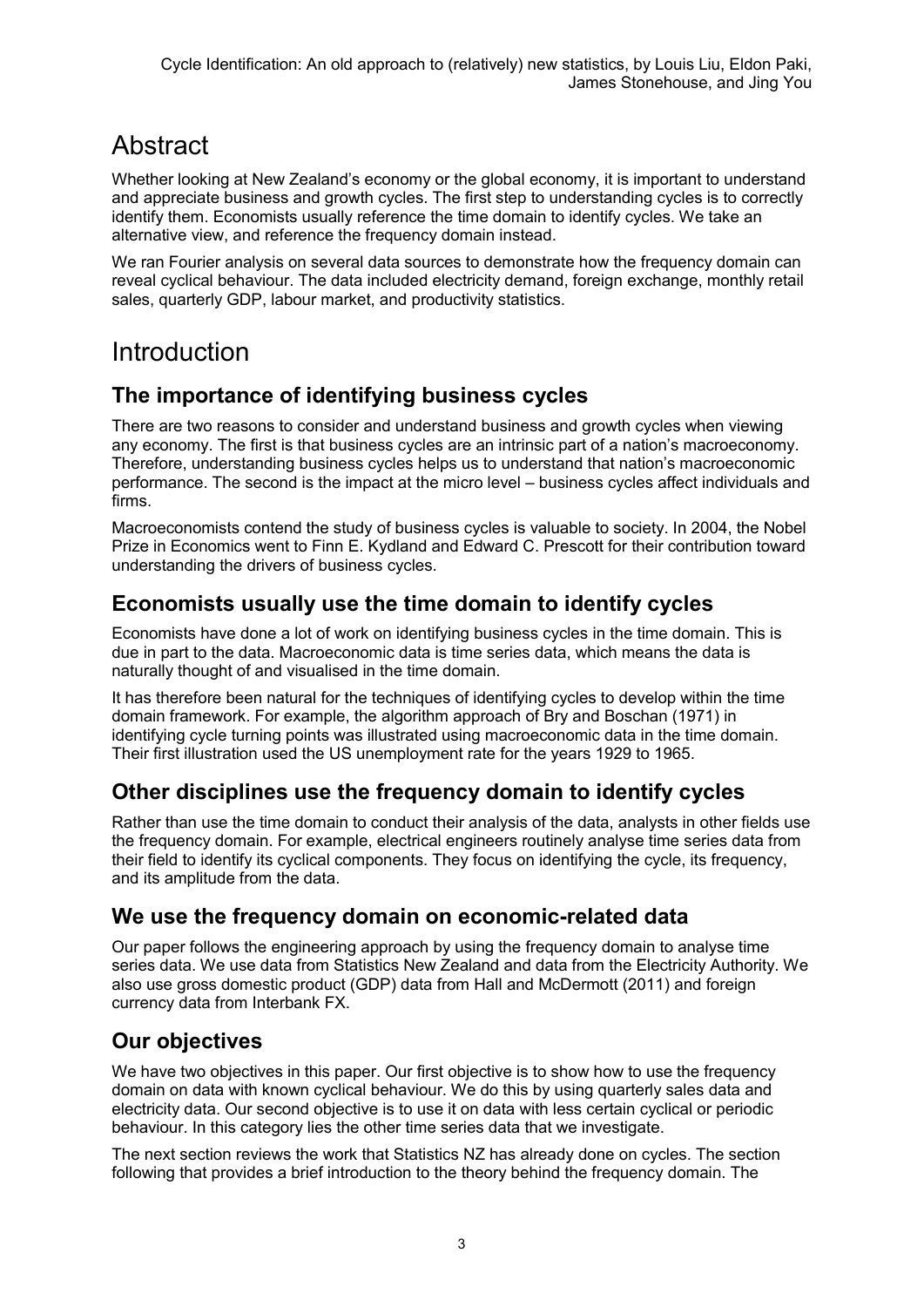section after that describes the data and data sources used in this paper. After this, we present our results. We then summarise our results at the end of the paper.

## Statistics NZ's previous research on cycles

In a 2007 paper, [Extracting growth cycles from productivity indexes,](http://www.stats.govt.nz/browse_for_stats/income-and-work/employment_and_unemployment/extracting-growth-cycles.aspx) Statistics NZ described their research on identifying cycles in productivity statistics. The department wanted to minimise the impact of factors that vary within a cycle so that people using the data could compare productivity performance between periods.

## Three methods for identifying the trend in productivity data

In [Extracting growth cycles from productivity indexes](http://www.stats.govt.nz/browse_for_stats/income-and-work/employment_and_unemployment/extracting-growth-cycles.aspx) Statistics NZ presented three methods for identifying the trend in productivity data: the Hodrick-Prescott filter, the Baxter-King filter, and the Henderson filter. Each of the three filters was used to remove the trend, or more precisely, leave behind the deviations from trend. Statistics NZ defined a peak as the highest deviation above the trend and a cycle as the time elapsed between one peak the next in time series data.

### How to use the Hodrick-Prescott filter to remove trends in data

The first method used the Hodrick-Prescott filter. When they published their paper on the this filter, Hodrick and Prescott (1997) considered that a time series  $Y_t$  can be decomposed into two components; the trend component  $\tau_t$ , and the cyclical component  $c_t$ . That is,

$$
Y_t = \tau_t + c_t \quad t = 1, 2, \dots, T.
$$

Given an appropriately chosen positive value of  $\lambda$  they find the trend component  $\tau_t$  that solves the following equation

$$
\min \left\{ \sum_{t=1}^{T} (y_t - \tau_t)^2 + \lambda \sum_{t=2}^{T} [(\tau_{t+1} - \tau_t) - (\tau_t - \tau_{t-1})]^2 \right\}.
$$

The parameter  $\lambda$  is the smoothing parameter. That is, you can smooth the trend component  $\tau_t$  by choosing a sufficiently large  $\lambda$  value. In their paper the authors recommend a  $\lambda$  value of 1600 for quarterly data.

Subtracting the Hodrick–Prescott trend component  $\tau_t$  from time series  $Y_t$  leaves the cyclical component  $c_t$ . That is,

$$
c_t = Y_t - \tau_t \quad t = 1, 2, \dots, T.
$$

Statistics NZ labelled the cyclical component  $c_t$  as the deviation from trend.

### How to use the Baxter-King filter to remove trends in data

The second method Statistics NZ investigated uses the Baxter-King filter. In contrast to the Hodrick-Prescott filter, Baxter and King (1999) considered  $Y_t$  can be decomposed into three components: the trend component  $\tau_t$ , the business-cycle component  $c_t$ , and the irregular component  $I_t$ . That is,

$$
Y_t = \tau_t + c_t + I_t \quad t = 1, 2, \dots, T.
$$

The Baxter-King filter removes the trend component  $\tau_t$  and the irregular component  $I_t$ , leaving the business-cycle component $c_t$ . That is,

$$
c_t = Y_t - \tau_t - I_t \quad t = 1, 2, \dots, T.
$$

Statistics NZ labelled the business-cycle component  $c_t$  as the deviation from trend.

### How to use the Henderson filter to remove trends in data

The third method uses the Henderson filter. Henderson derived this filter in 1916 for actuarial purposes. He considered a time series  $Y_t$  to be decomposed into a cubic polynomial trend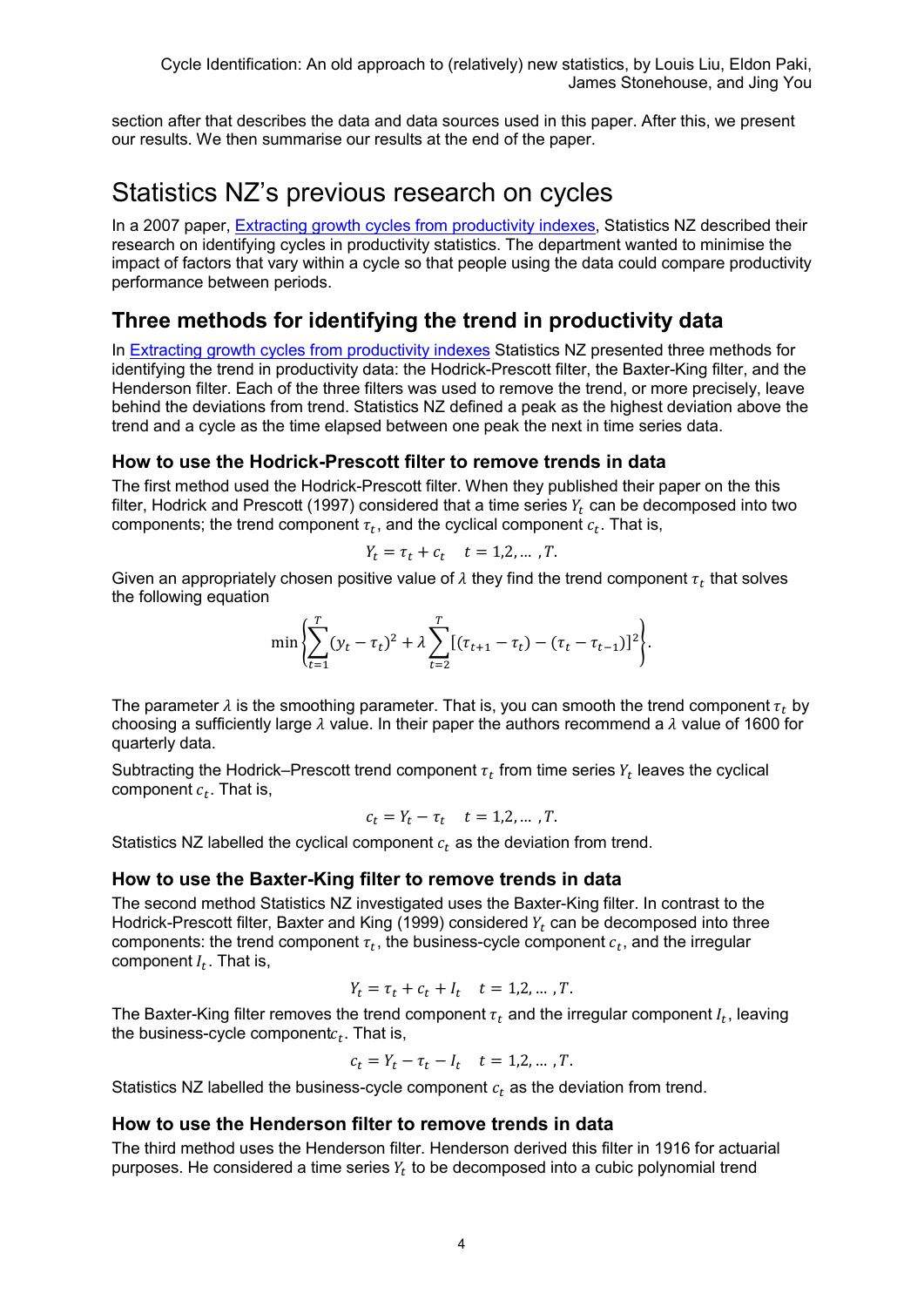component  $P_3(t)$ , and a random component  $c_t$ , with the property that the expected value of the random component  $c_t$  equals zero. That is,

$$
Y_t = P_3(t) + c_t
$$
  $t = 1, 2, ... , T$  with  $E(c_t) = 0$ .

Henderson estimated the trend component  $P_3(t)$  by using weighted least squares methods.

Subtracting the Henderson trend component  $P_3(t)$  from the time series  $Y_t$  leaves the random component  $c_t$ . That is,

$$
c_t = Y_t - P_3(t) \quad t = 1, 2, \dots, T.
$$

Statistics NZ labelled the random component  $c_t$  as the deviation from trend.

### There is another way to identify cycles

Rather than use the methods explained above to remove trends and identify a cycle, or the algorithm approach of Bry and Boschan (1971), we used the frequency domain approach. This approach is known as Fourier analysis, and is commonly used in fields such as engineering, geophysics, and metrology. We now provide a brief introduction to Fourier analysis.

# Using the frequency domain to identify cycles

For this section, assume the time series data is detrended data. Having graphed the time series  $Y_t$ , suppose there is evidence of periodic behaviour. Then a natural model for the time series is

$$
Y_t = R\cos(\omega t + \theta)
$$

where R is the amplitude,  $\omega$  is the frequency, and  $\theta$  is the phase. This is a very simple model in the frequency domain with only one frequency.

## Explanation of the harmonic model

In practice, a time series may have several different frequencies. For example, retail sales data may have weekly, monthly, quarterly, and yearly frequencies. In other words, the data may show high, medium, and low frequencies. A natural extension of the model above that allows several frequencies is

$$
Y_t = \sum_{j=1}^k R_j \cos(\omega_j t + \theta_j).
$$

Making use of the identity

$$
cos(\omega t + \theta) = cos\omega t cos\theta - sin\omega t sin\theta
$$

we obtain

$$
Y_t = \sum_{j=1}^k (a_j \cos \omega_j t + b_j \sin \omega_j t)
$$

where  $a_i = R_i cos\theta_i$  and  $b_i = -R_i sin\theta_i$ . This is known as the **harmonic model**.

## Explanation of Fourier analysis

To simplify matters we work with frequencies in a range from  $-\pi$  to  $\pi$ . Without loss of generality, suppose that  $\omega_k = \pi$ . Using the identity

$$
cos\omega + isin\omega = e^{i\omega}
$$

we rewrite the model as

$$
Y_t = \sum_{j=-k}^{k} z_j e^{i\omega_j t}
$$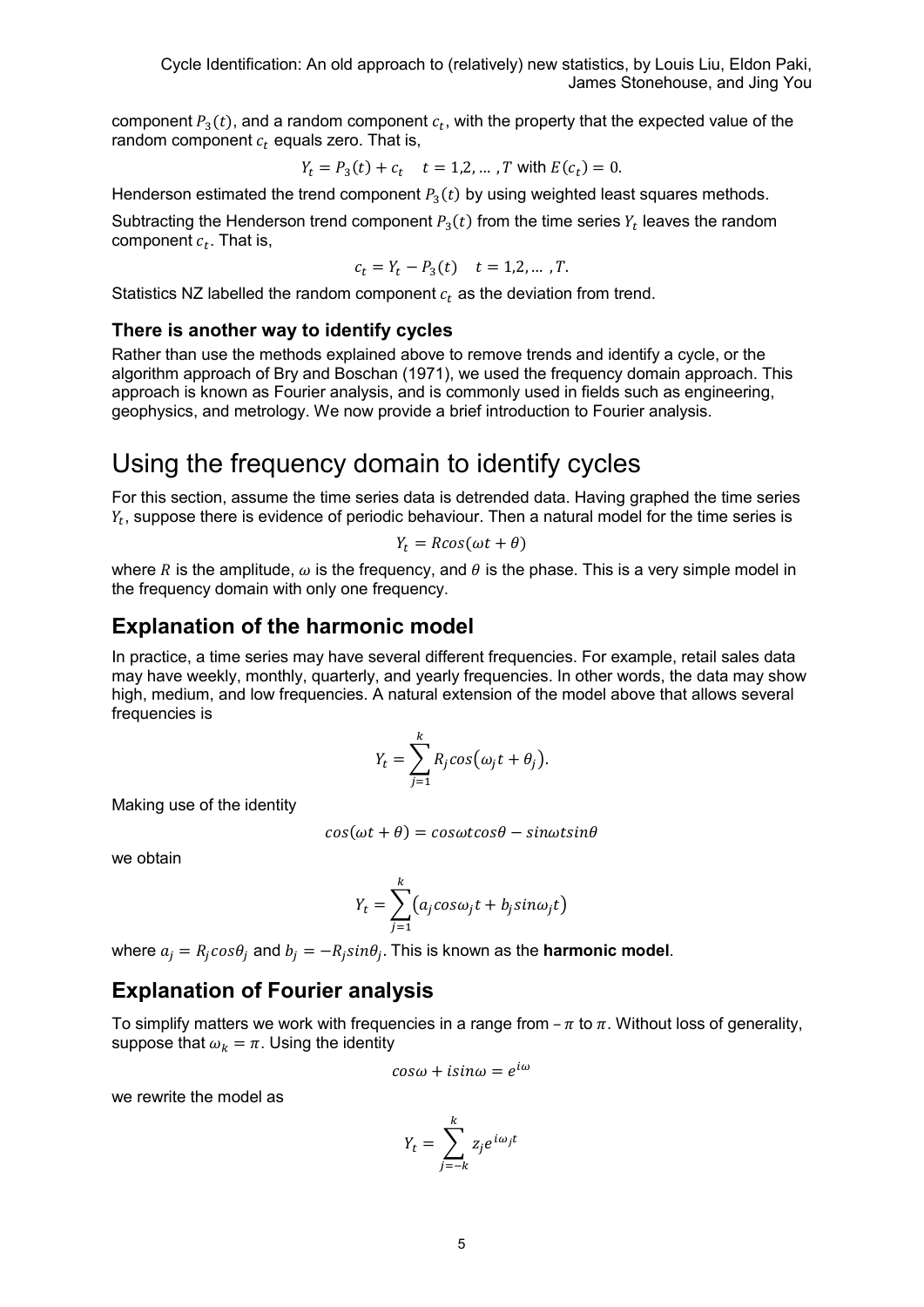where  $z_{-j} = \frac{1}{2}(a_j + ib_j)$  and  $z_j = \frac{1}{2}(a_j - ib_j)$  are complex numbers for  $-k < j < k$ .

Using the form in Janacek (2001), the function

$$
I(\omega) = \frac{1}{N} \left| \sum_{t=1}^{N} Y_t e^{-i\omega t} \right|^2
$$

is known as the periodogram of the time series with  $I(\omega)$  called the power of the periodogram at value  $\omega$ . Its close relative

$$
J(\omega) = \frac{1}{\sqrt{N}} \sum_{t=1}^{N} Y_t e^{-i\omega t}
$$

is known as the discrete Fourier transform of the time series. The discrete Fourier transform is easily implemented and is part of the Data Analysis package in Microsoft Excel.

The key point of interest with the periodogram is that when you graph  $I(\omega)$  with  $\omega$  along the xaxis, any large peak of the periodogram identifies cyclical behaviour.

Studying a periodogram to identify periodic behaviour is referred to as conducting Fourier analysis.

For the interested reader an excellent introduction to the topic is Chatfield (2004).

### Example of how to conduct Fourier analysis

We now illustrate how to use Fourier analysis with a stylised example in three parts.

The first part of the example is

$$
Y_t = cos(8\pi t)
$$

where the amplitude R is one, the frequency  $\omega$  is  $8\pi$ , and the phase  $\theta$  is zero. Figure 1 displays the time series and its corresponding periodogram. The peaks on the time series occur at a frequency of 0.25.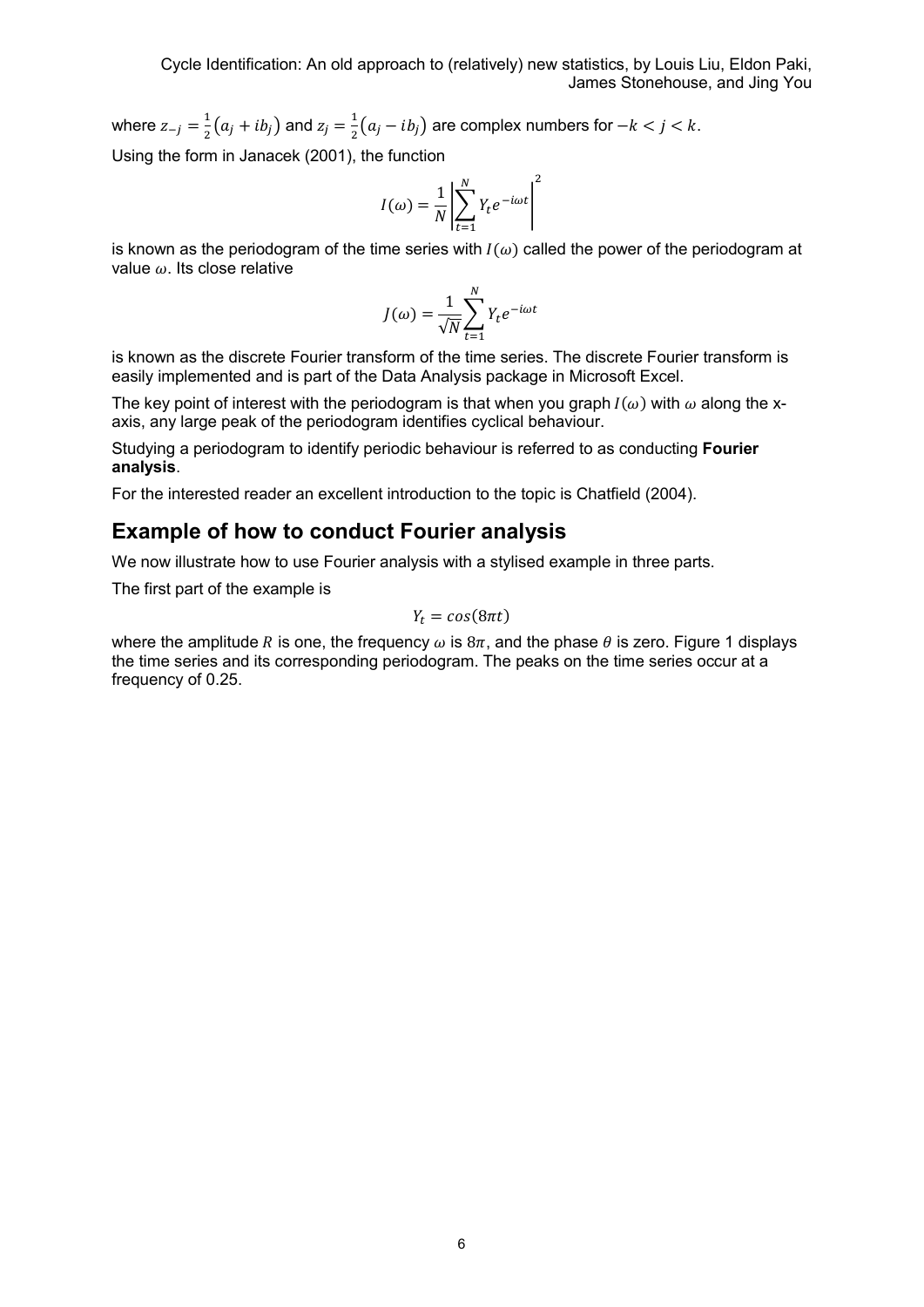

Example part 1



Source: Authors' calculations





Source: Authors' calculations

The periodogram has a significant peak at 0.250, which confirms the cycle you can see in the time series.

The second part of the example is

$$
Y_t = \frac{1}{3}\cos(24\pi t)
$$

with an amplitude of  $\frac{1}{3}$ , frequency of 24 $\pi$ , and phase  $\theta$  of zero. Figure 2 displays the time series and corresponding periodogram.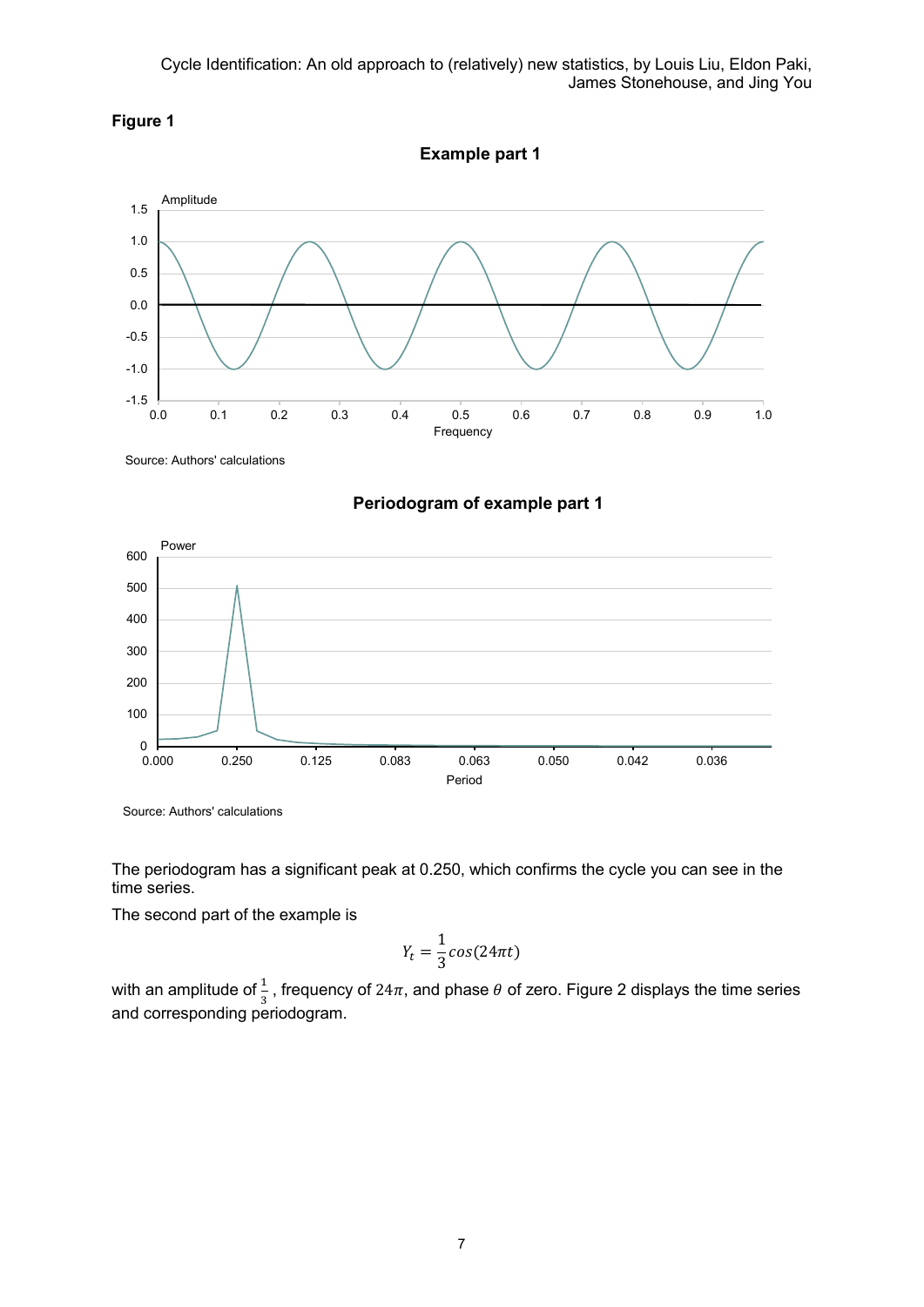

Example part 2



Source: Authors' calculations





Source: Authors' calculations

The periodogram shows a significant period at 0.083 as expected. Note the shorter upward spike compared with the first periodogram – this is because of the relatively smaller amplitude. The third part of the example combines the two series:

$$
Y_t = \cos(8\pi t) + \frac{1}{3}\cos(24\pi t).
$$

Figure 3 displays the combined time series and associated periodogram.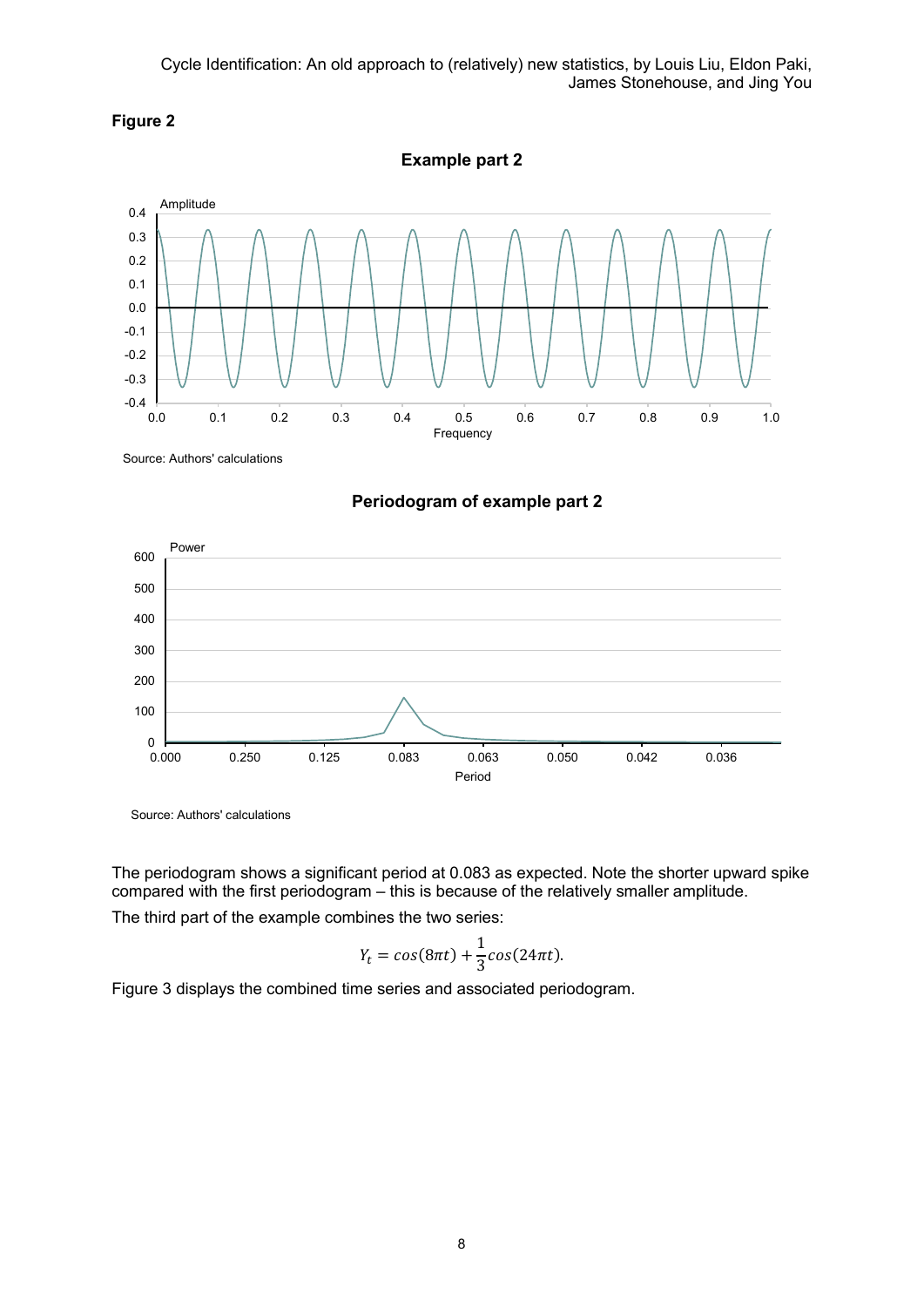

1.5

 $-1.5$   $-$ <br>0.0

-1.0 -0.5 0.0  $0.5$ 1.0

Amplitude Example part 3

0.0 0.1 0.2 0.3 0.4 0.5 0.6 0.7 0.8 0.9 1.0

Frequency







Source: Authors' calculations

The resulting periodogram of the combined series shows the two significant periods at 0.250 and 0.083. When the two frequency components of the new wave form appear together in one periodogram, the frequency and amplitude of each is preserved.

## How we used Fourier analysis to identify cycles

We used Fourier analysis to identify the length of a cycle. Bry and Boschan (1971) outlined an approach that identifies cycle start- and end-points. The length of the cycle is inferred from the start- and end-points. Our approach is the reverse of Bry and Boschan's – we identify the length of a cycle, and from that can infer the start- and end-points of a cycle.

### Data sources analysed in our paper

We collected data from several sources. The first is electricity data from the Electricity Authority. It is half-hourly data from the Transpower grid exit point at Upper Hutt from 1 January 2010 to 31 December 2011. There are 48 data points for a day and 17,520 data points for a year – a total of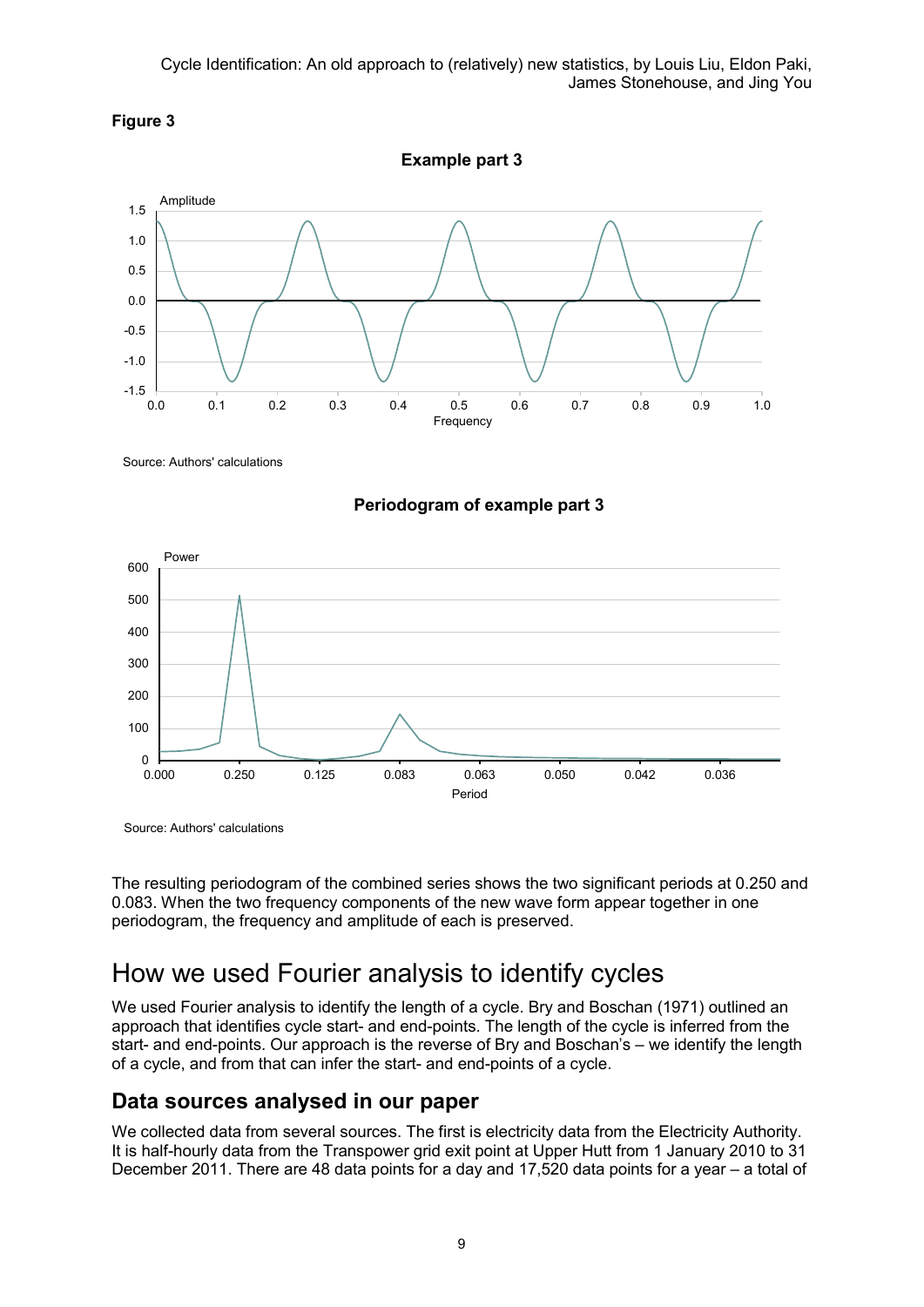35,040 data points over the two-year period. The units are kilowatt-hours. The second is foreign currency data from Interbank FX. The data is the daily spot price highs and spot price lows of the NZD/USD pair in the period April 2004 to December 2010 – some 2,000 data points. The third is quarterly GDP data from Hall and McDermott (2011). The rest of the data used in our paper is publicly available from Statistics NZ.

## Cycles in data with well-defined periodic characteristics

We began by looking at data with well-defined periodic characteristics: retail sales and electricity use.

### Retail sales data

We used a periodogram to identify the growth rate cycles in retail sales data. We used monthly retail sales for the Auckland region from Statistics NZ. The data is millions of dollars in current prices, excluding GST. The time period the data covers is May 1995 to September 2010.

Figure 4 shows the retail sales data, retail growth rates, and periodogram of the growth rates. The main feature from the sales data is the spike in retail sales that appears in December of every year. The main feature of the monthly growth rates is the high growth rate in December of every year that is followed by a negative growth rate in January of every year.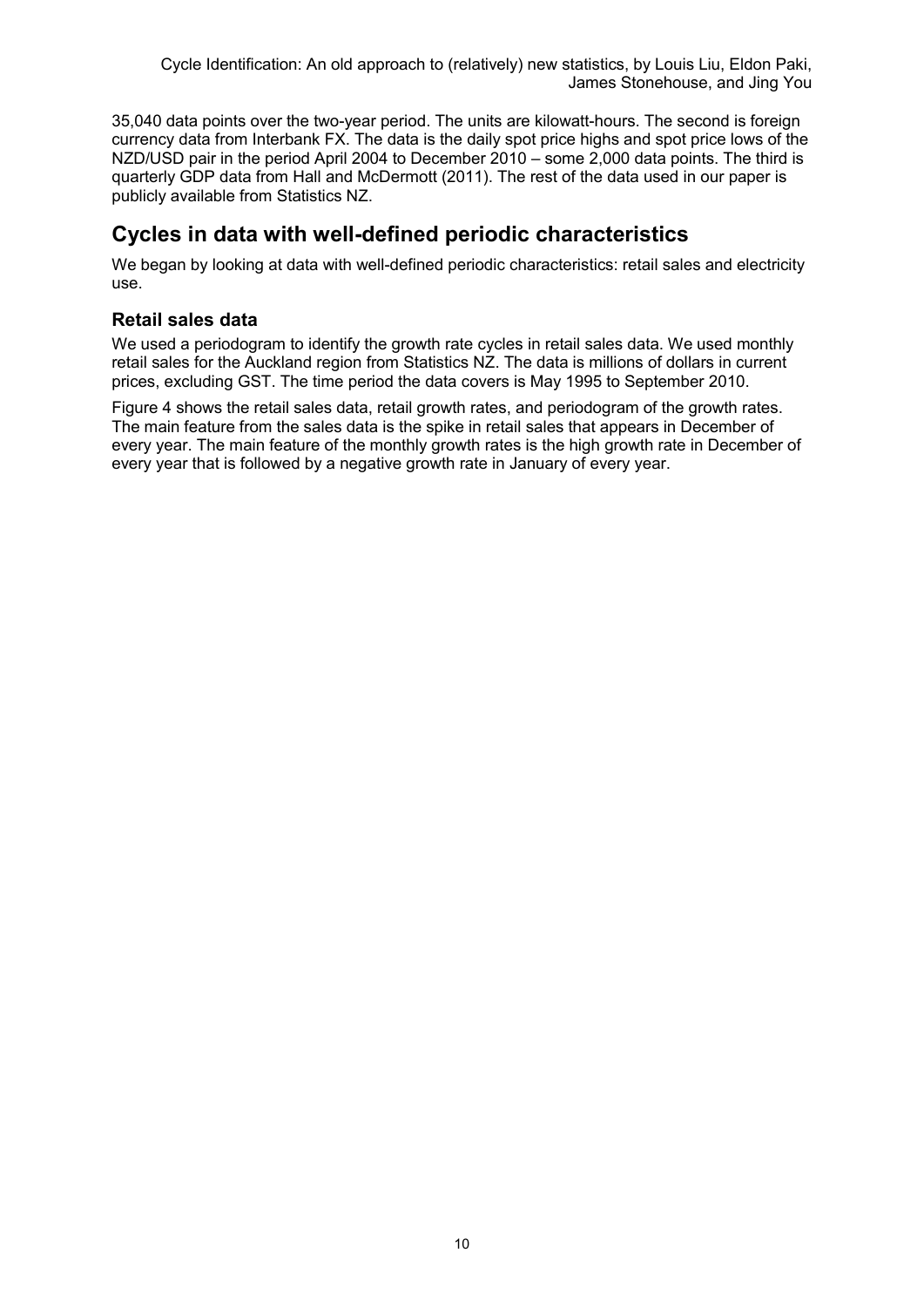



Auckland retail sales growth rates

June 1995–September 2010





June 1995–September 2010



Source: Authors' calculations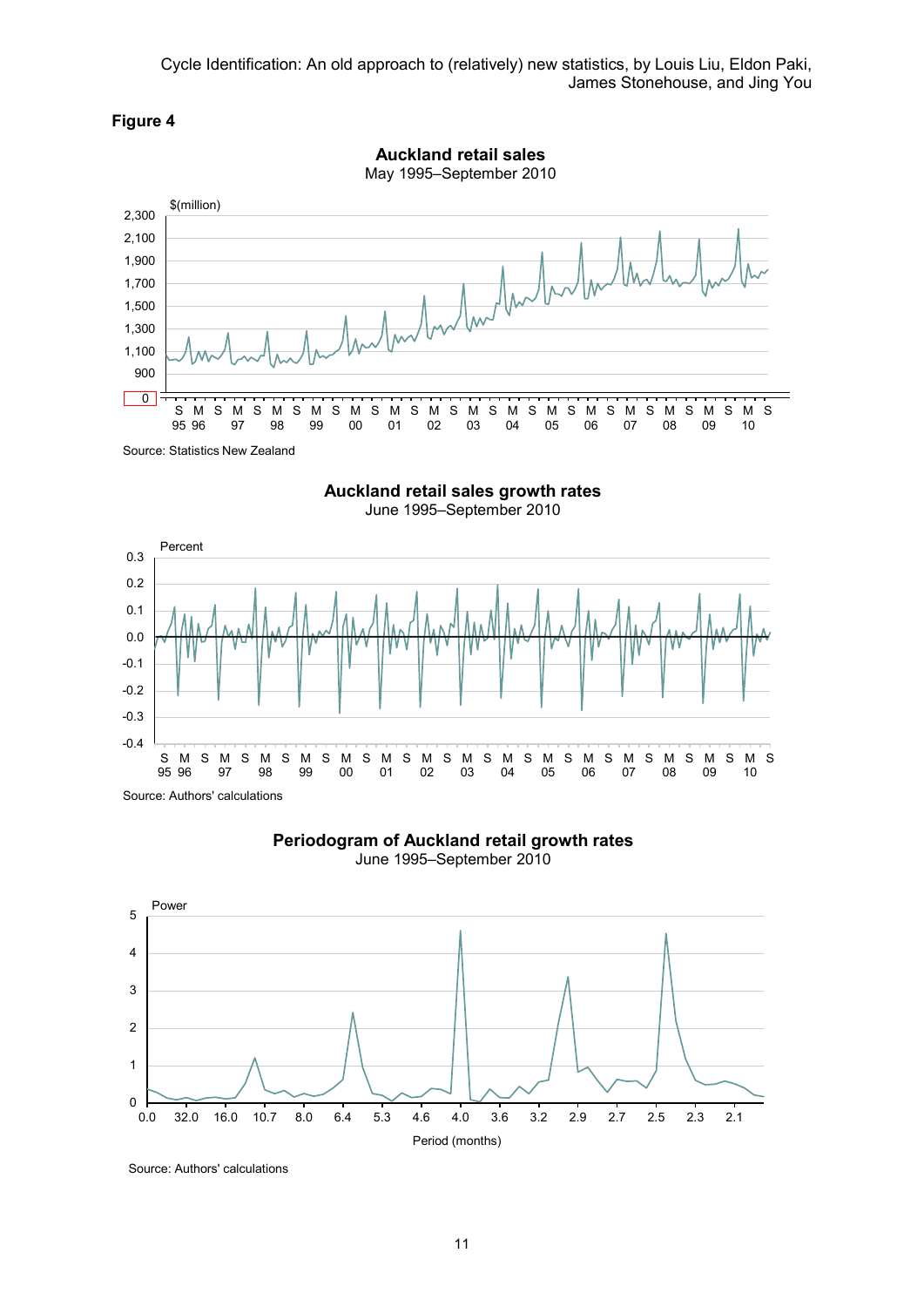The periodogram of the growth rates has five distinct peaks rather than one, which requires an explanation. The leftmost peak shows a period of approximately twelve months, indicating the yearly cycle as expected. The second peak is at six months, or twice the frequency of the first peak. The third peak is at three times the frequency of the first peak. The fourth peak is four times, and the fifth peak is five times the frequency of the first. This periodogram is therefore a harmonic series.

A harmonic series has a unique feature: other frequencies are multiples of the fundamental, or initial, frequency. Regular or periodic patterns show harmonics as seen in this example.

### Electricity data

In the next study we show the electricity data from the Electricity Authority. For this example we have combined the half-hourly readings into 730 daily readings and show the daily readings over the two-year calendar period 2010–11. Figure 5 shows the data and periodogram.

The main feature of the data is the clear yearly cycle on display. Electricity use starts relatively low at the beginning of 2010. As the season changes from summer to autumn to winter, electricity use increases. Electricity use peaks mid-way through 2010 then declines as the season changes to spring then to summer. The pattern repeats in 2011. Note the two sharp peaks in 2011 – these indicate Upper Hutt endured two separate cold snaps in 2011.

Less clear is the other cycle in the data. Local minima occur on a weekly basis. Compared with electricity use during weekdays, electricity use on the weekends is lower. The low for the week is always on Saturday or Sunday.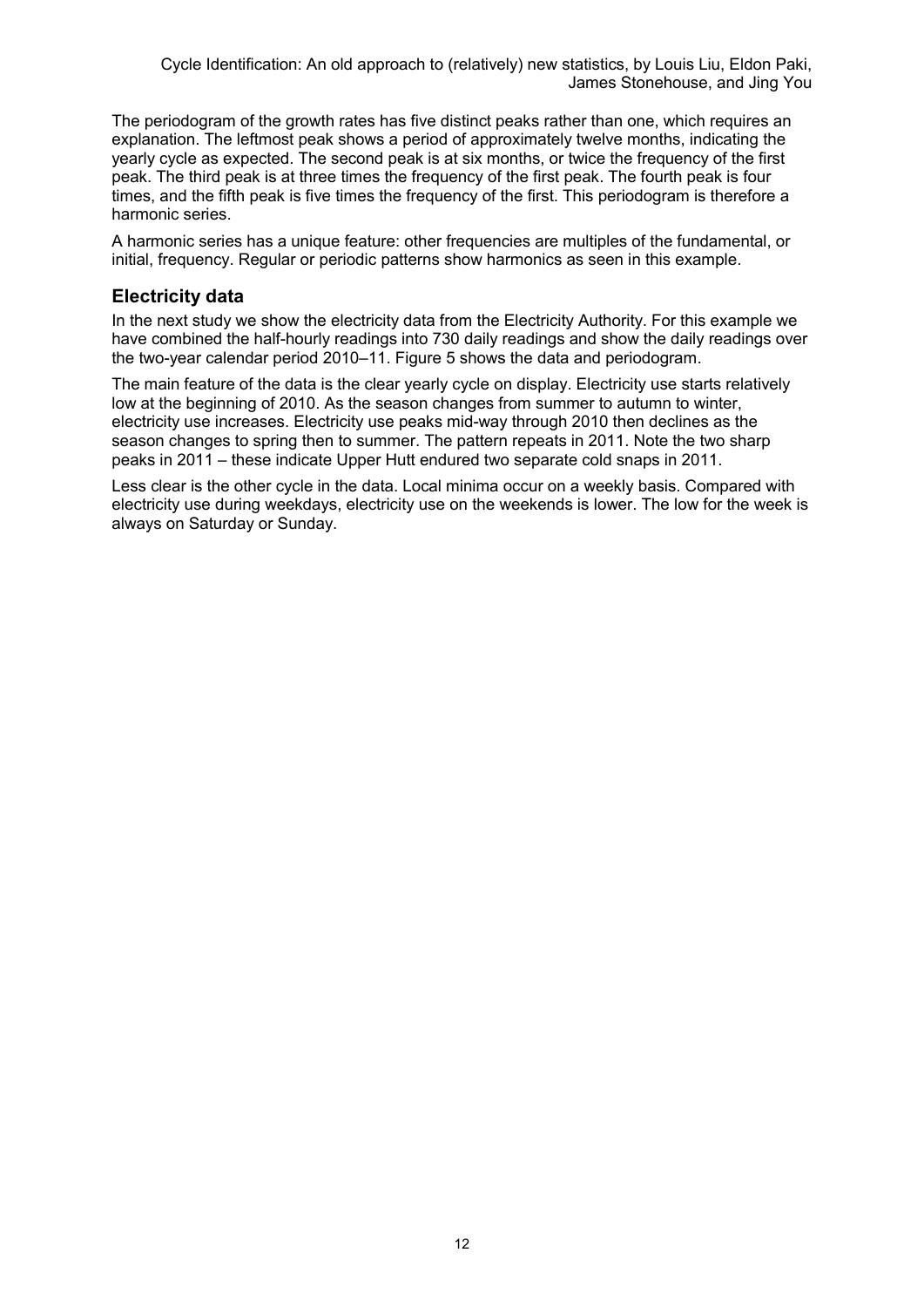







Source: Authors' calculations

Once the data is detrended, it loses its yearly cyclical characteristic and leaves the weekly characteristic. With this in mind, we expect to see a peak in the periodogram of the detrended data that corresponds to the weekly cycle. As the periodogram in Figure 5 illustrates, the period of seven days is evident, as is the second harmonic with a period of three-and-a-half days.

## Cycles in data with less certain periodic characteristics

We also looked at data with periodic characteristics that are less certain. That is, we expected the data to have periodic characteristics but the empirical evidence may not support our expectations. The labour market, currency trading, and GDP are the data in this category.

### Labour market data

We now consider the labour market. The data is from Statistics NZ's Quarterly Employment Survey and covers the period from the first quarter in 1989 to the first quarter in 2012. The measured sector is a combination of the industries that operate in a competitive or market environment.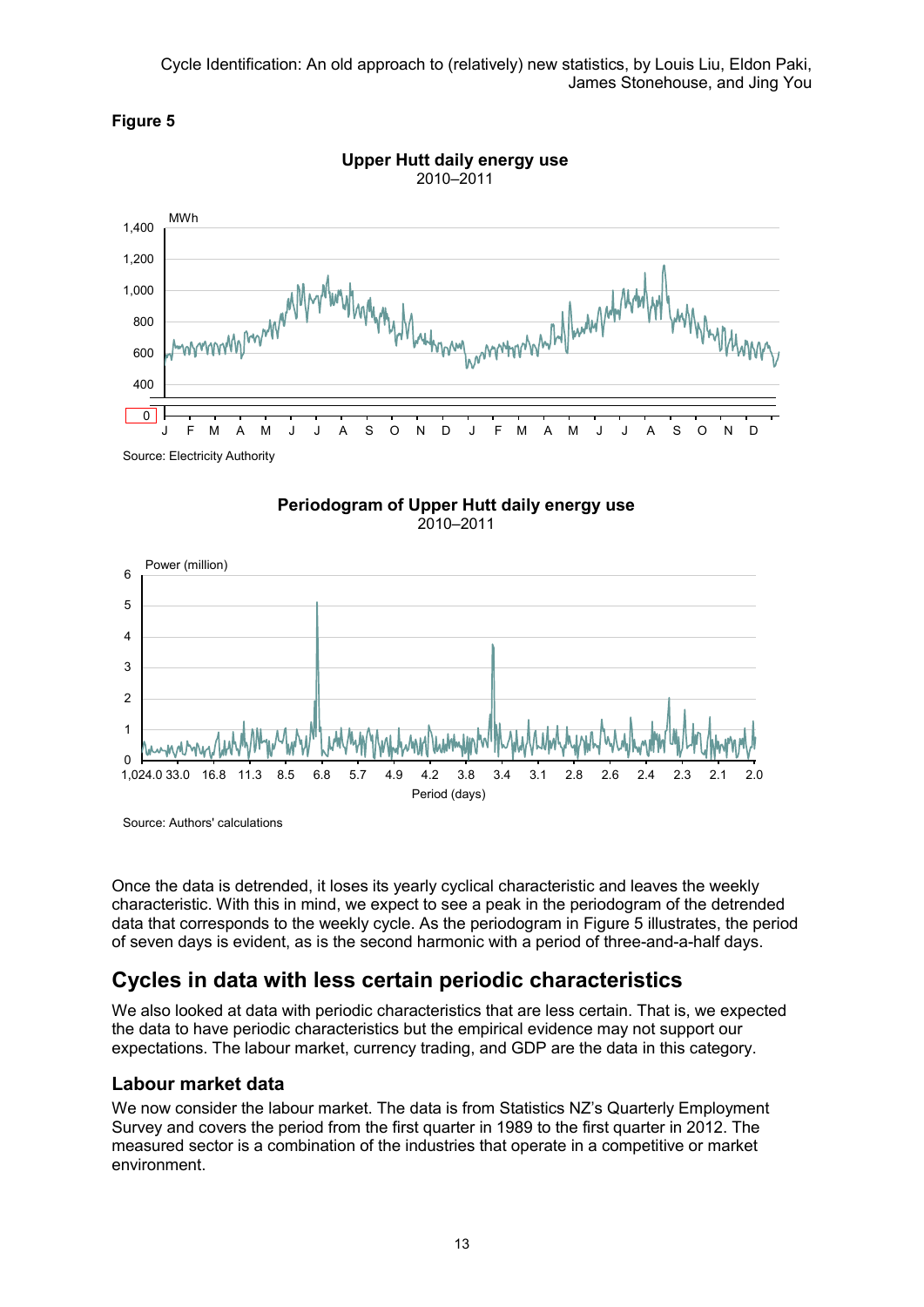Figure 6 displays the data and its periodogram. Employee counts trend downward at the beginning of the series until 1992. Then for the middle part of the 1990s employment counts increase. From mid-1998 to the turn of the century employment is static. Then it resumes its upward trend and peaks in the fourth quarter of 2007.

Measured sector employee count

#### Figure 6



Source: Statistics New Zealand





Source: Authors' calculations

The periodogram suggests that for employment in competitive industries, there is a cycle of eight years. This matches the time period for a typical business cycle.

### Currency trading data

We investigated daily volatility of the NZD/USD pair spot price from Interbank FX. Volatility in this instance is defined as the difference between the spot price high for the day and the spot price low for the day. The data covers the period from April 2004 to December 2010.

Figure 7 shows the data and its periodogram. Note the increase in volatility mid-August 2007 and the larger volatility increase in October 2008. Prior to 2007 the average daily volatility was \$0.0071, or 71 pips. As a contrast, for two consecutive days in August 2007 the volatility was 331 and 345 pips respectively. For the period October 2008, there were three days of extreme volatility. The first movement was 400 pips, the second was 474 pips, and the third was 444 pips.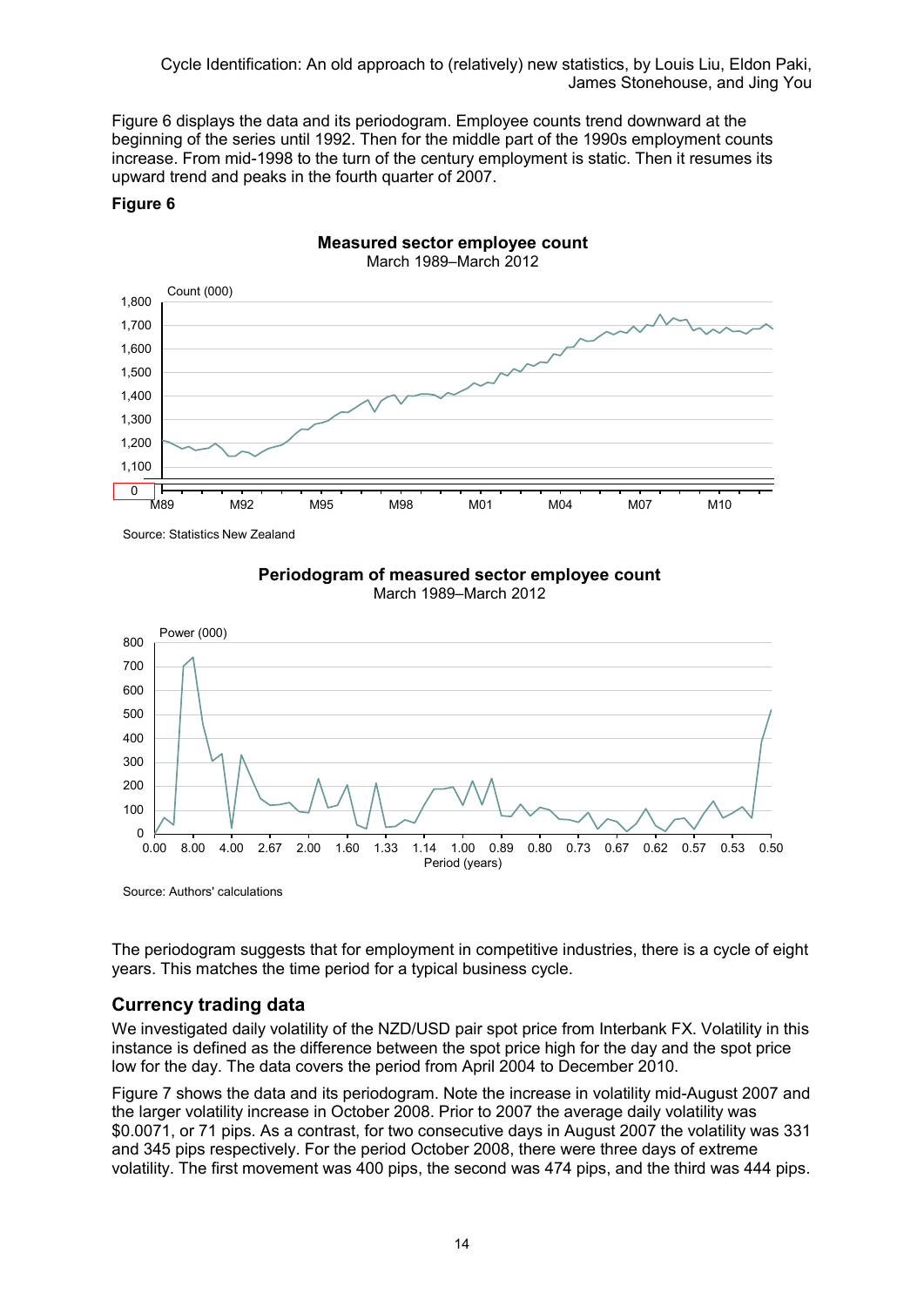





Source: Interbank FX

Figure 7

Periodogram of NZD/USD daily spot price volatility April 2004–December 2010



Source: Authors' calculations

The periodogram identified a weekly cycle and its second harmonic. After a careful examination of the data, we found that volatility on the last trading day of the week, in general, is higher than on other trading days of the week. We suggest a reason for this may be that forex traders are less willing to hold open positions over the weekend compared with overnight. So a higher level of trading takes place on the last trading day of the week, with a corresponding increase in the volatility of the spot price.

### GDP data

We now consider the GDP data from Hall and McDermott (2011). Figure 8 displays the data and its periodogram. To construct the periodogram we first transformed the GDP data using natural logarithms, detrended the transformed data using the Hodrick-Prescott filter, and conducted a Fourier analysis of the detrended transformed data.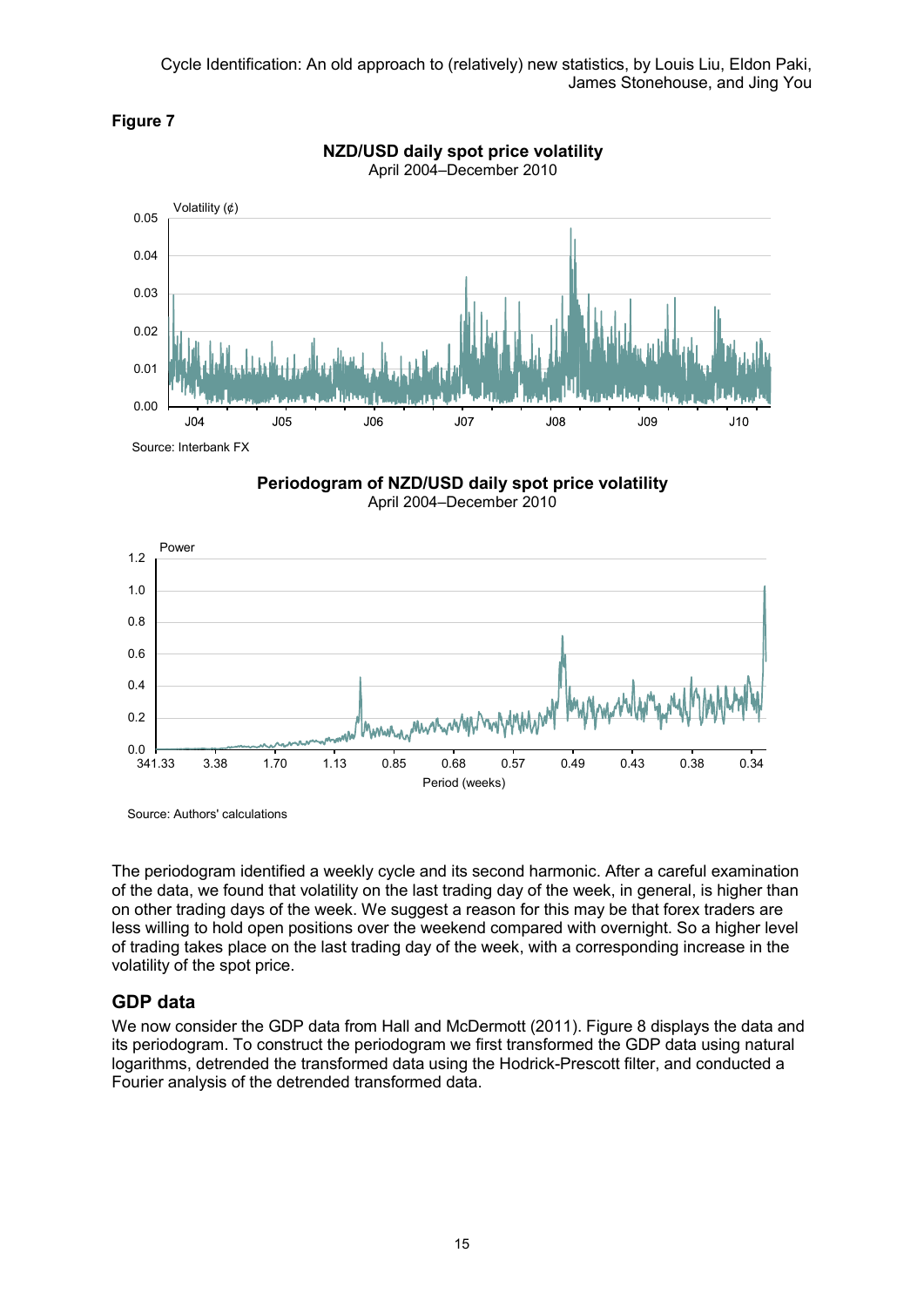



Quarterly real GDP(1)





Source: Authors' calculations

The leftmost peak of the periodogram has a power value of 1.07 at 32 quarters, corresponding to a cycle of eight years. The next peak has a power value of 1.60 at approximately 18 quarters, corresponding to a cycle of four-and-a-half years. Because of the spikes in the periodogram we suggest a cycle is present in the data. In addition, because of the distance between the two spikes of 32 quarters and 18 quarters we further suggest that the cycle length varies, and that it varies between 32 and 18 quarters, or four-and-a-half to eight years.

### Cycles in data with uncertain periodic behaviour

We now turn our attention to data with uncertain periodic behaviour.

### Labour productivity data

We investigated labour productivity statistics for the manufacturing industry. In this and subsequent studies, to construct the periodogram we detrended the data using the Hodrick-Prescott filter and conducted a Fourier analysis on the detrended data.

Figure 9 shows the labour productivity index and associated periodogram. Note the overall upward trend in the index with its peak in 2006.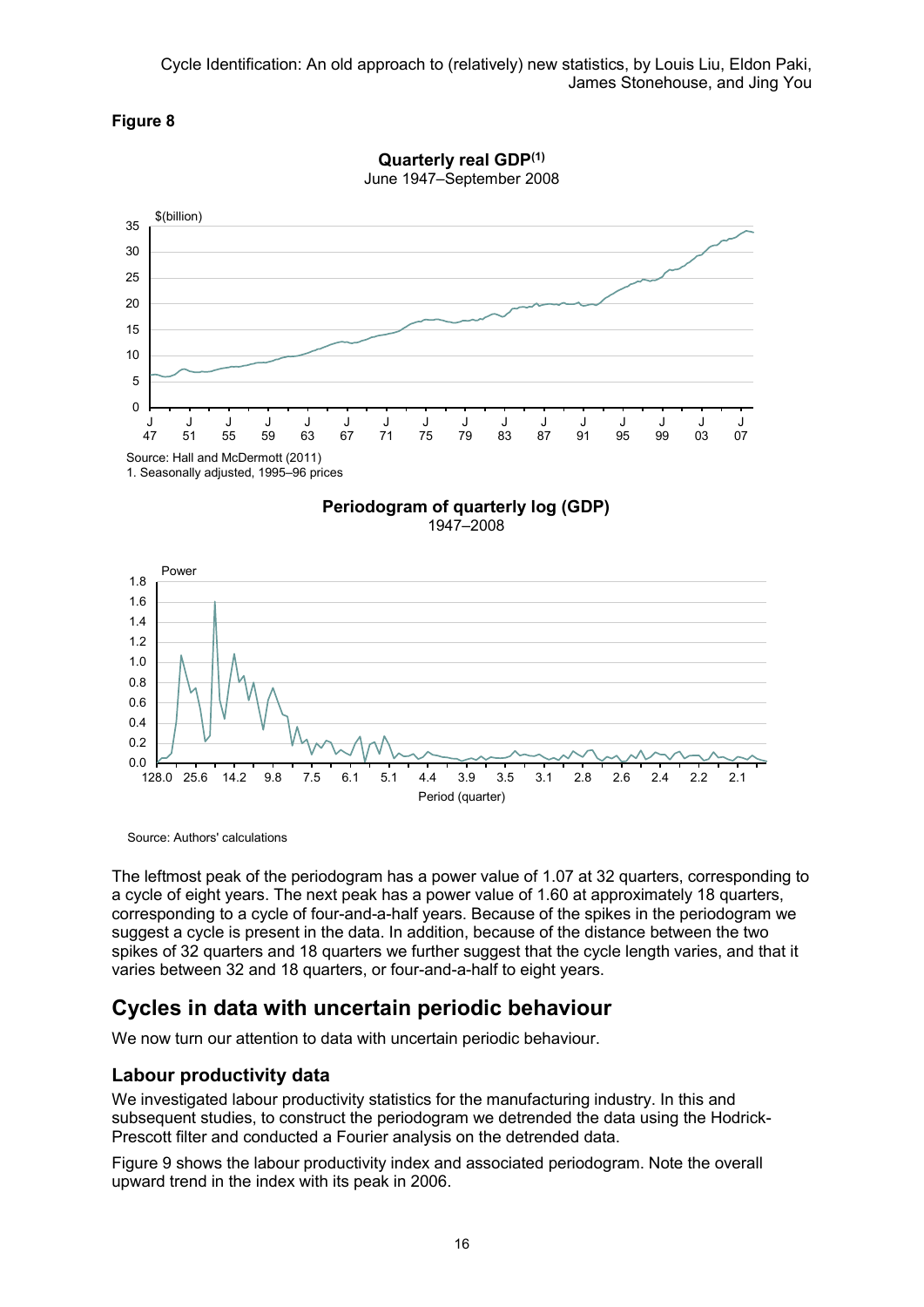

### Figure 9

Source: Statistics New Zealand





Source: Authors' calculations

In this study the periodogram shows a labour productivity cycle of eight years in the manufacturing industry. That is, labour productivity in the manufacturing industry goes through an eight-year cycle. This result is in accord with our previous analysis of the Quarterly Employment Survey data, which showed employee counts in the measured sector also experienced an eightyear cycle.

### Capital productivity input index

We chose to analyse capital productivity input statistics for the mining industry in part because mining is a capital-intensive industry.

Figure 10 displays the data with its periodogram. The data shows a gradual increase from the late 1970s to its smooth peak in 1993. Capital productivity input then gently declines until it bottoms in 2002. Since then, capital productivity input has increased and is starting to show signs of slowing down.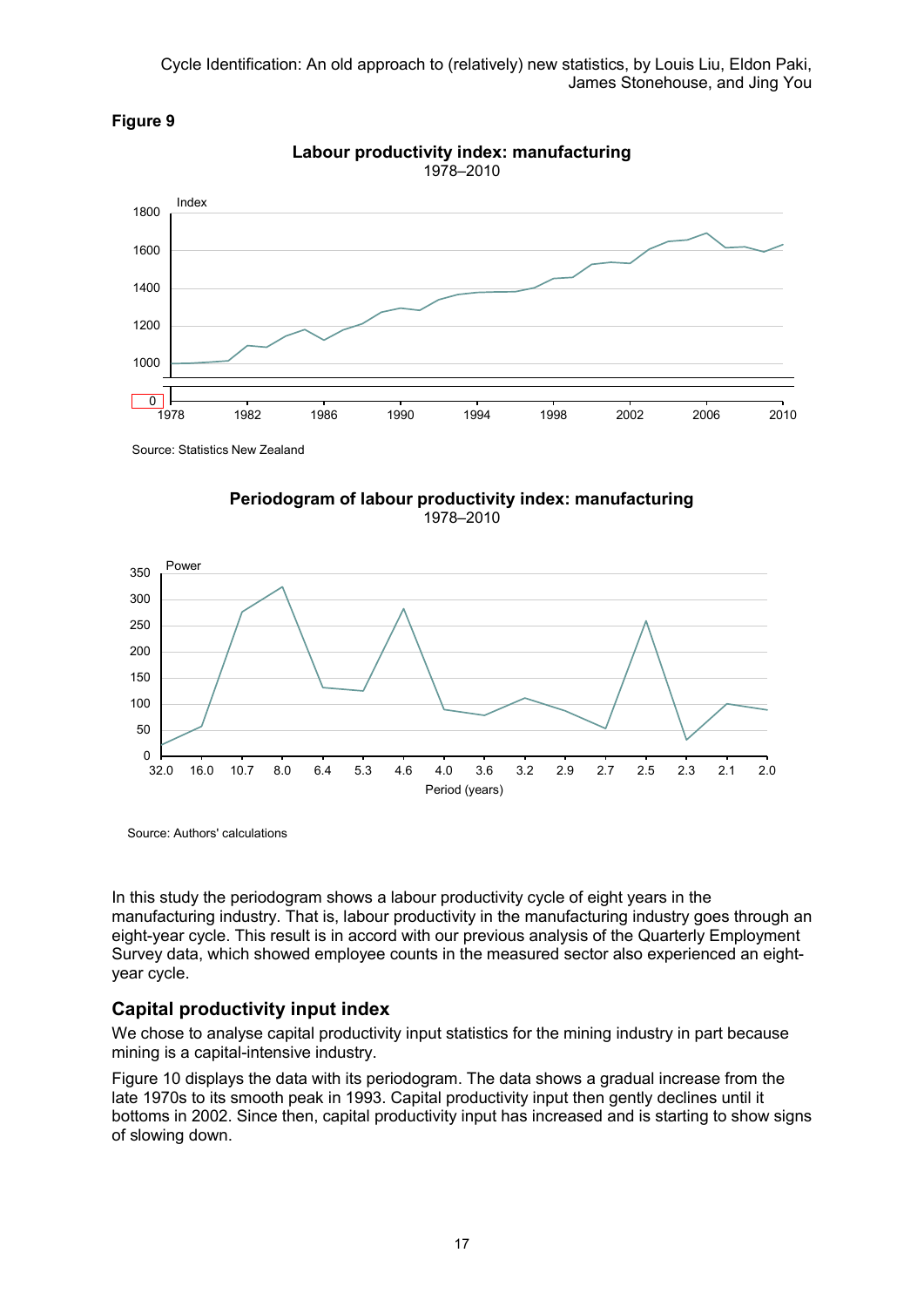



Capital productivity index: mining 1978–2010

Source: Statistics New Zealand





Source: Authors' calculations

The periodogram shows that capital productivity input has a cycle of approximately 11 years. We suggest this length of time for a cycle is reasonable. Capital-intensive industries like mining require large investments, so it would make sense that the cycle would be longer than the typical five to eight years.

### Multifactor productivity index data

The last study we conducted used multifactor productivity (MFP) statistics for the New Zealand electricity, gas and water supply industry.

Figure 11 displays the MFP index data and its periodogram. In contrast to the previous two studies, the data here is less smooth and is a story with two parts. The first is the general upward trend until it peaks in 1996. The second is the general downward trend since the peak in 1996. We note that the electricity industry went through major reform in the latter half of the 1990s.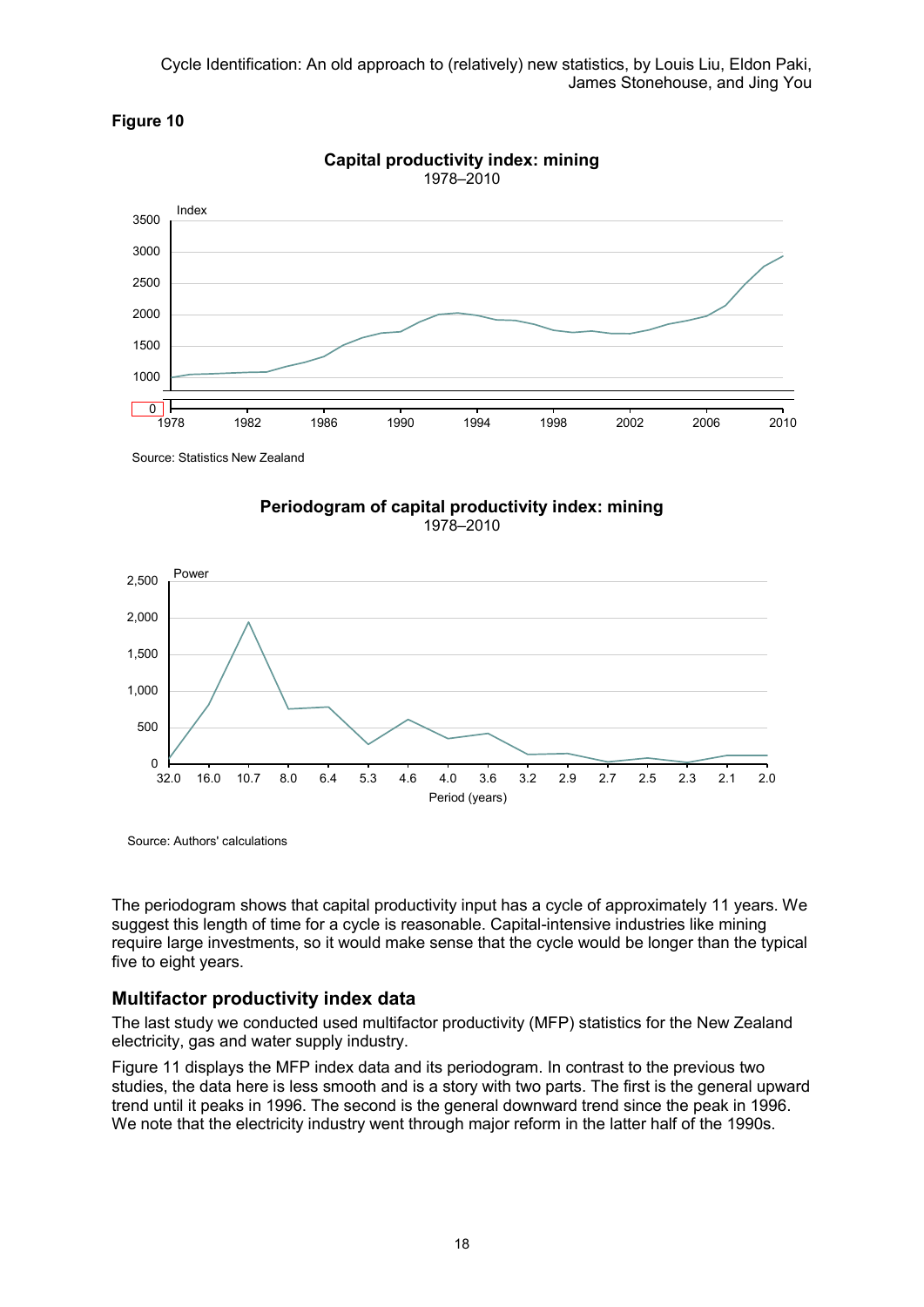



Source: Statistics New Zealand





Source: Authors' calculations

The periodogram shows a power value of 382 at a period of 6.4 years and a power value of 353 at a period of 4.0 years. Unlike the quarterly GDP analysis, the two peaks here suggest two separate cycles.

We now turn our attention to providing some brief remarks on the possibility of extending Fourier analysis.

## Wavelet analysis could be an extension of Fourier analysis

Our paper offers a starting point for future applied economic research using wavelet analysis. Hubbard (1998) quotes Ronald Coifman from Yale University as saying, "I view wavelet analysis as a natural extension of traditional Fourier analysis, and therefore on a scientific level a translation of mathematical tools and methods which have been in use in mathematical analysis and other sciences for the last 50 years."

One advantage of wavelet analysis is that it is unconstrained compared with Fourier analysis. For instance, Fourier analysis works best with detrended data, but wavelet analysis works with both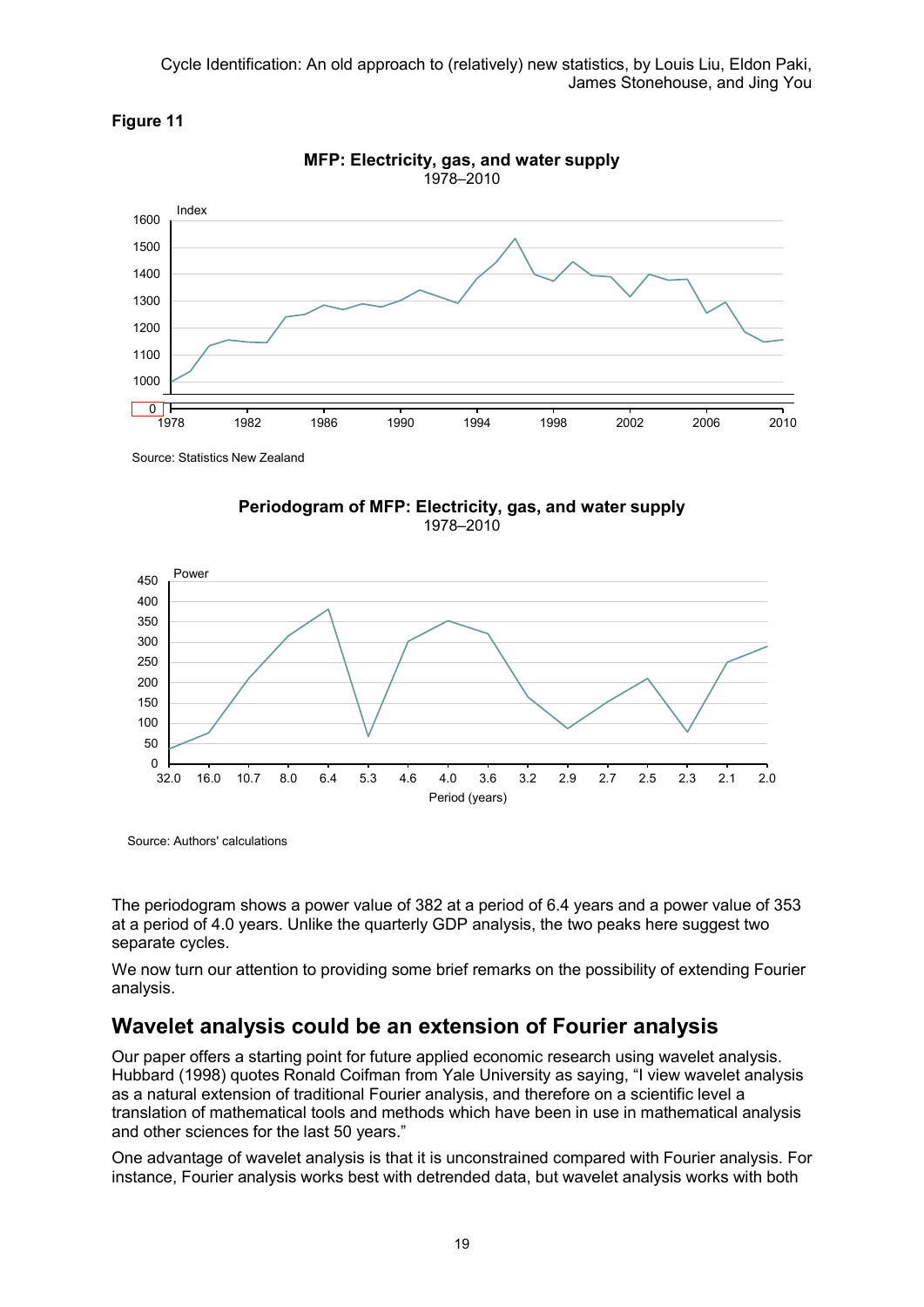trending and detrended data. Wavelet analysis can also identify complicated patterns in time series, whereas Fourier analysis is unable to do so.

Wavelet analysis is used in diverse fields such as signal processing and digital imaging. But it is little used in the field of economics. Of the few promoting its use in economics, the most prominent one is James Ramsay. Ramsay (1999) investigates the properties of wavelets of relevance to the field of economics and finance. Hence our research paper can be extended by conducting wavelet analysis on the same data that we use in this paper. Doing so will confirm the periodic characteristics that we identified, and may identify other patterns that Fourier analysis is unable to detect.

# Summary

We introduced our paper by stating the importance of cycles in economics. We then introduced an alternative method for studying cycles: frequency domain analysis. Frequency domain analysis has a long history, but economists have not often used it. However, the 2003 Economics Nobel Prizewinner Clive WJ Granger used it to interpret business cycles in his 1966 publication, "The typical spectral shape of an economic variable".

We then reviewed work previously done by Statistics NZ. We provided a brief introduction to the theory underlying Fourier analysis and provided a stylised example of how to conduct Fourier analysis. We then applied this method to identify periodic behaviour in eight data sets:

- monthly retail sales
- electricity use
- labour market
- foreign currency exchange
- quarterly GDP
- labour productivity
- capital productivity
- multifactor productivity.

We provided some comments on a natural extension to Fourier analysis, namely wavelet analysis. We highlighted its advantages over Fourier analysis and provided a reference for the interested reader.

## Fourier analysis can identify economic cycles

We have deliberately steered away from suggesting points in time where a cycle commenced or concluded. More precisely, we have steered away from suggesting cycle turning points. In that respect, the approach advocated by Bry and Boschan (1971) is more suitable for selecting cycle start- and end-points. Nonetheless, our approach can be used to complement theirs. Once a cycle start-point has been identified, our approach of identifying the length of a cycle can be used as an estimate for the cycle end-point. For example, Hall and McDermott (2009) identified the last New Zealand business cycle trough as the first quarter in 1998. Using our findings from the data in Hall and McDermott (2011) of a maximum cycle length of 32 quarters, we estimate the next business cycle trough to have occurred in the first quarter in 2006.

Fourier analysis can be applied to a variety of economic variables. Nerlove (1964) has used it to study the Federal Reserve Board index of industrial production and employment data. Granger and Morgenstern (1963) have used it to study stock market prices. Cunnyngham (1963) has used it to study the monthly money supply.

The strength of Fourier analysis is its ability to identify cyclic behaviour in any type of time series data. In our paper we have shown the results of Fourier analysis on a limited number of time series data to demonstrate how you can use it to detect cyclic behaviour. In reality, we conducted Fourier analysis on a large number of time series and discarded most of them. In the majority of Statistics NZ time series data we didn't detect any cyclic behaviour at all.